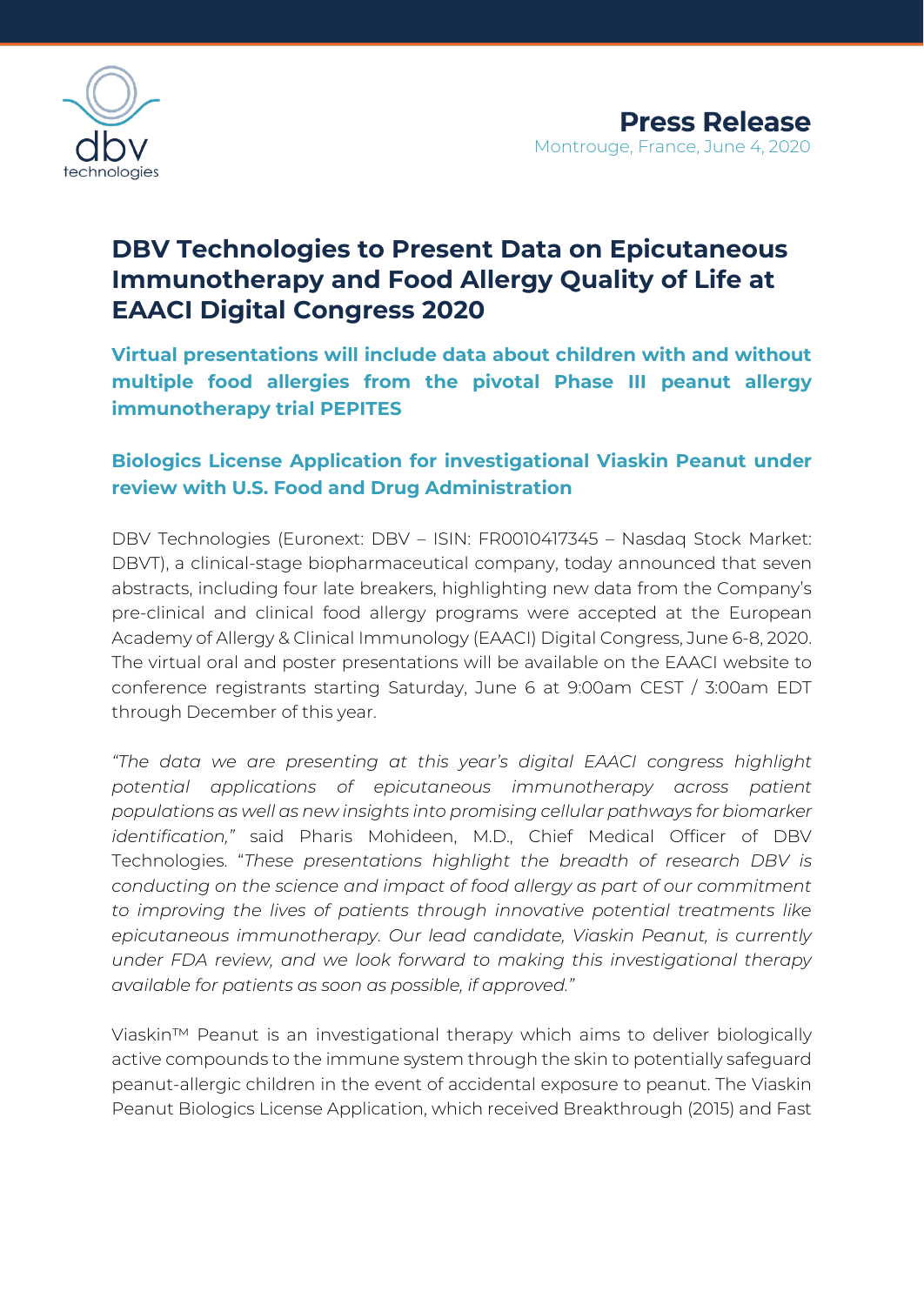

Track (2012) designations by U.S. Food and Drug Administration (FDA), is currently under review with a target action date of August 5.

# Abstracts of Interest:

# Oral Presentations:

"Efficacy and Safety of Epicutaneous Immunotherapy (EPIT) for Peanut Allergy in Subjects With and Without Concomitant Food Allergies" will be presented by Philippe Bégin, M.D., PhD, Université de Montréal, Allergy and clinical immunology section, CHU Sainte-Justine

- *Abstract Number: 1362*
- *Session Title: Novel Perspectives on Diagnosis and Management of Food Allergy*

Late Breaker: "Differences in Epitome Response in Peanut-Allergic Subjects Treated with Different Immunotherapy Preparations" will be presented by Dianne Campbell, M.D., University of Sydney, Department of Allergy and Immunology, and Vice President of Clinical Development & Medical Affairs at DBV Technologies (joint submission with AllerGenis, Stanford University and Imperial College London)

- *Abstract Number: 1776*
- *Session Title: Immunotherapy: From Bench to Bedside*

Late Breaker: "Epicutaneous Immunotherapy in Murine Model Modulates Humoral Immunity Through Regulation of IL-13+ T Follicular Helper Cells" will be presented by Vincent Dioszeghy, PhD, DBV Technologies

- *Abstract Number: 1739*
- *Session Title: Immunotherapy: From Bench to Bedside*

Late Breaker: "Distinct Contribution of Skin Dendritic Cell Subsets to the Efficacy of Epicutaneous Immunotherapy in Murine Models of Food Allergy" will be presented by Leo Laoubi, PhD Fellow, DBV Technologies (Oral Presentation)

- *Abstract Number: 1747*
- *Session Title: Immunotherapy: From Bench to Bedside*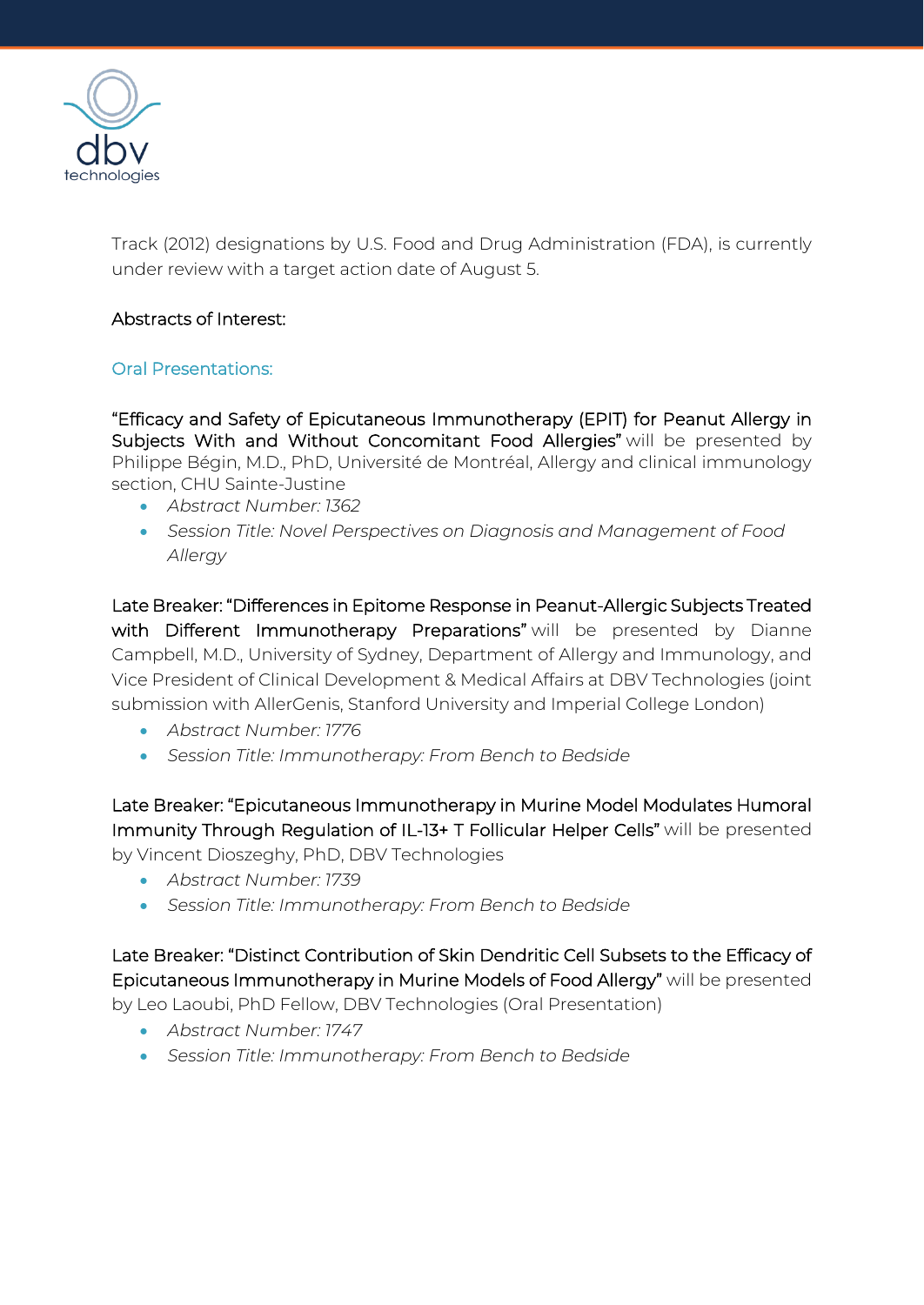

# Poster Presentations:

*"*Evaluation of Psychometric Parameters of Food Allergy Quality-of-Life Questionnaires With Item Response Theory for the Assessment of Health-Related Quality of Life during Food Allergy Treatments" will be presented by Audrey Dunn Galvin, M.D., University College Cork, Department of Pediatrics & Child Health

- *Abstract Number: 1247*
- *Session Title: Food Allergy*

Late Breaker: "Quality of Life of Children and Adolescents with Food Allergy: Mapping FAQLQ-PF onto Paediatric-Specific Health State Utility Scores" will be presented by Gang Chen, PhD, Monash University

- *Abstract Number: 1719*
- *Session Title: Food Allergy*

*"*Safety Benefits of an Increased Threshold in Milk-Allergic Patients: A Quantitative Risk Assessment Study" will be presented by Benjamin C. Remington, PhD, University of Nebraska-Lincoln Food Allergy Research and Resource Program, and the Remington Consulting Group B.V. (Affiliation during study was TNO, Netherlands)

- *Abstract Number: 1192*
- *Session Title: Food Allergy*

#### About DBV Technologies

DBV Technologies is developing Viaskin®, an investigational proprietary technology platform with broad potential applications in immunotherapy. Viaskin is based on epicutaneous immunotherapy, or EPIT™, DBV's method of delivering biologically active compounds to the immune system through intact skin. With this new class of non-invasive product candidates, the Company is dedicated to safely transforming the care of food allergic patients. DBV's food allergies programs include ongoing clinical trials of Viaskin Peanut and Viaskin Milk, and preclinical development of Viaskin Egg. DBV is also pursuing a human proof-of-concept clinical trial of Viaskin Milk for the treatment of Eosinophilic Esophagitis, and exploring potential applications of its platform in vaccines and other immune diseases. DBV Technologies has global headquarters in Montrouge, France and offices in Bagneux, France, and North American operations in Summit, NJ and New York, NY. The Company's ordinary shares are traded on segment B of Euronext Paris (Ticker: DBV, ISIN code: FR0010417345), part of the SBF120 index, and the Company's ADSs (each representing one-half of one ordinary share) are traded on the Nasdaq Global Select Market (Ticker: DBVT).